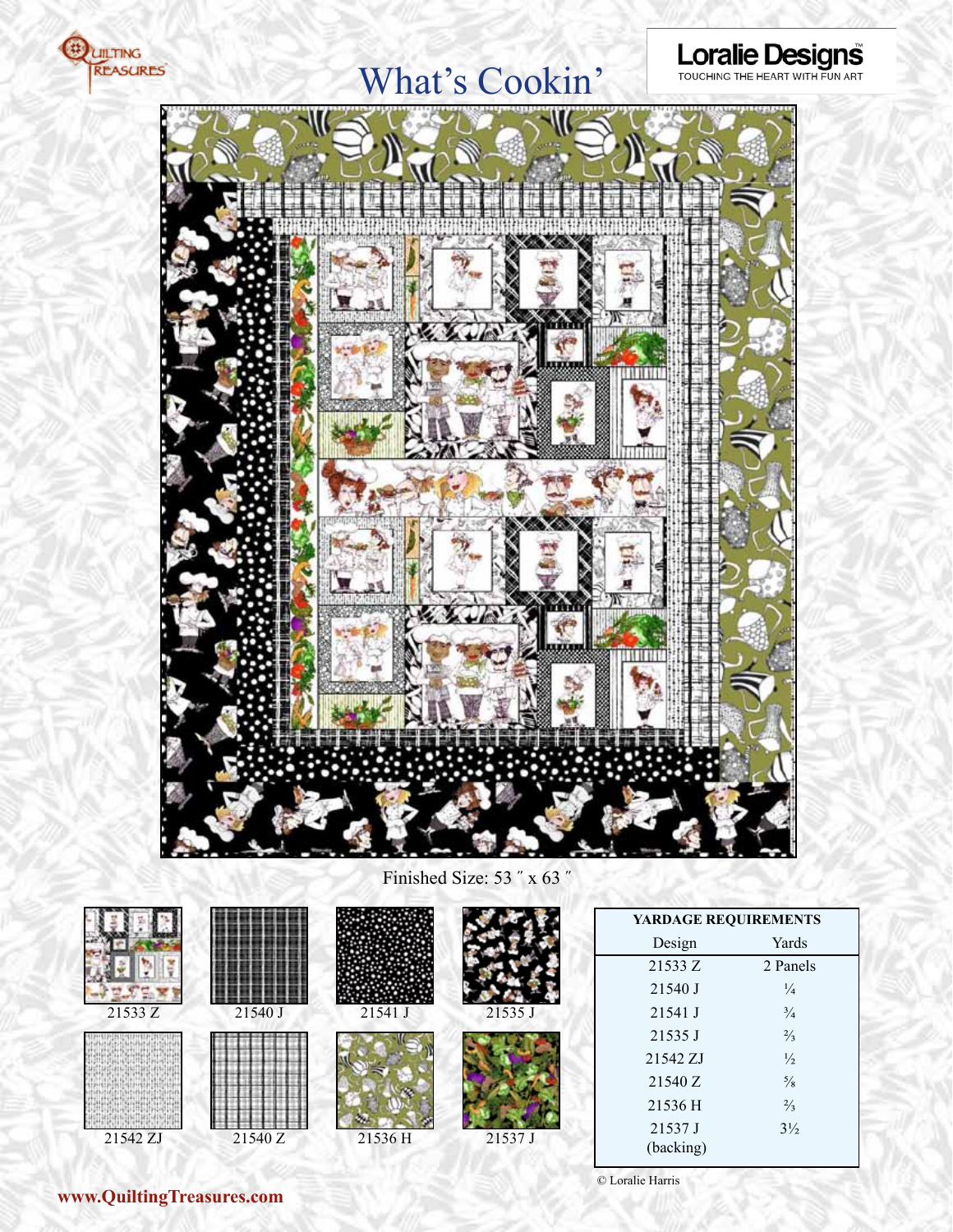

## What's Cookin'

### Quilt Designed by Vicki Niro

Note: Unless noted, measurements are given in inches and seam allowance is ¼". Strips are cut selvedge to selvedge.

### MATERIALS NEEDED:

21533Z – Block Panel 2 panels of that shown in the image  $21540J - Black Plaid$  ¼ yard  $21541J - Black Dot \frac{3}{4}$  yard 21542ZJ – White Beads ½ yard 21535J – Black Chef 2/3yards 21537J – Black Vegetables 3 ½ yards 21536H – Green Teapots 2/3 yards 21540Z – White Plaid 5/8 yards Solid white quilting cotton  $-\frac{1}{2}$  yard Solid black quilting cotton  $-\frac{1}{2}$  yard

### **Cutting**

21533Z – Block Panel Fussy cut 32½˝ x 42½˝ rectangle 21540J – Black Plaid(border1) Cut (2)  $2\frac{1}{2}$ " x WOF (Width of Fabric) Sub cut one strip each  $2\frac{1}{2}$  " x  $36\frac{1}{2}$ " and  $2\frac{1}{2}$  " x  $42\frac{1}{2}$ " long. Strips are cut wider so that they may be trimmed down to size later 21542ZJ – White Beads (border1) Cut (2)  $2\frac{1}{2}$  x WOF (Width of Fabric) Sub cut one strip each  $2\frac{1}{2}$  "  $x\frac{36}{2}$ " and  $2\frac{1}{2}$  "  $x\frac{42}{2}$ " long. Strips are cut wider so that they may be trimmed down to size later Cut (3) 2 5/8˝ x WOF Diagonally join short ends together. BINDING 21541J – Black Dot (border2) Cut (4)4 ˝ x WOF Diagonally join short ends together, Subcut4 ˝ x 64˝ and 4 ˝ x 70˝ Cut (3) 2 5/8˝ x WOF Diagonally join short ends together. BINDING 21540Z – White Plaid (border2) Cut (4) 4˝ x WOF Diagonally join short ends together Subcut4 ˝ x 64˝ and 4 ˝ x 70˝ 21536H – Green Teapots (border 3) Cut (3)  $6\frac{1}{2}$  " x WOF Miter short ends together Subcut  $6\frac{1}{2}$  " x  $53\frac{1}{2}$ " and  $6\frac{1}{2}$  " x  $51\frac{1}{2}$ " 21535J – Black Chef (border3) Cut (3)  $6\frac{1}{2}$  " x WOF Diagonally join short ends together Subcut  $6\frac{1}{2}$  " x  $53\frac{1}{2}$ " and  $6\frac{1}{2}$  " x  $51\frac{1}{2}$ " 21537J – Black Vegetables Cut  $(2)$  1<sup>3</sup>/<sub>4</sub> yard with right sides together sew  $(1)$  long selvage edge with a 1˝ wide seam allowance. Trim seam allowance to  $\frac{1}{2}$ " wide and press open.

## BACKING

Solid White quilting cotton-Cut (3) 4˝ x WOF Diagonally join short ends together Subcut 4  $x$  x 42  $\frac{1}{2}$  and 4  $x$  x 46  $\frac{1}{2}$ 

Solid Black quilting cotton- Cut (3) 4 ˝ x WOF Diagonally join short ends together, Subcut  $4''$  x  $42\frac{1}{2}$  and 4˝ x 46 ½˝

Follow quilt image for color placement.

1. Attach the2 ½" x 42½˝White Beads and Black Plaid strips to the Left and Right Side of the quilt top center panel. Press the seams towards the border strip. Trim the ends if needed to make them the same length as your panel. Now attach the 2 ½" x 36½˝White Beads and Black Plaid strips to the Top and Bottom of the quilt top center panel. Press the seams towards the border strip. Trim the border strips so that the finished size of the panels and first border is 35  $\frac{1}{2}$ " x 45  $\frac{1}{2}$ ". Keep the panel centered while trimming the borders.

2. To make the ruched border, sew on the wrong side of the fabric with long basting stitches  $3/8$ " and  $\frac{1}{4}$ " away from the raw edge on the long side of the White Plaid and Black Dot strips that are

4 ˝ x 64˝ and 4 ˝ x 70˝long. Do this on both sides. Make sure you leave long tails of thread. Fold the border strip into quarters along the gathered edge and mark the folds with pins. Fold the border strip solid colored basestrips into quarters along the long edge and mark the folds with pins.

3. Match the centers and quarters and ends of the strip with the gathering stitches with the correspondingsolid colored base strip. The 4 ˝ x 64˝ strip matches up with the 4  $\degree$  x 42  $\frac{1}{2}$  strip and the 4  $\degree$  x 70 $\degree$ strip matches up the with the 4" x 46  $\frac{1}{2}$ " strip. Match the white base strips to the white plaid fabric and the black base strips to the black dot fabric. Pull the gathering stitches until the strips are same length.Tie off the gathering threads. Even out the gathers on each side and pin in place along the long edges. Tug on the gathers across the 4" width to tame them into place.

4. Stay stitch the gathered strip,on both sides, to the base strip 3/8" away from the raw edge on the long side, on top of the previous stitches and  $\frac{1}{4}$ " away, again on both sides. Press the gathers flat and trim off the gathers, center the  $3\frac{1}{2}$ " strip on the ruching. Trim the strips to a finished length of 41  $\frac{1}{2}$ " for the short strips and 45  $\frac{1}{2}$ " for the longer strips.Staystitch the narrow ends of the strips. 5. Attach the3 ½" x 45 ½˝ White Plaid and Black Dots Ruched strips to the Left and Right Side of the quilt top

## **Loralie Des** TOUCHING THE HEART WITH FUN ART

## **www.QuiltingTreasures.com**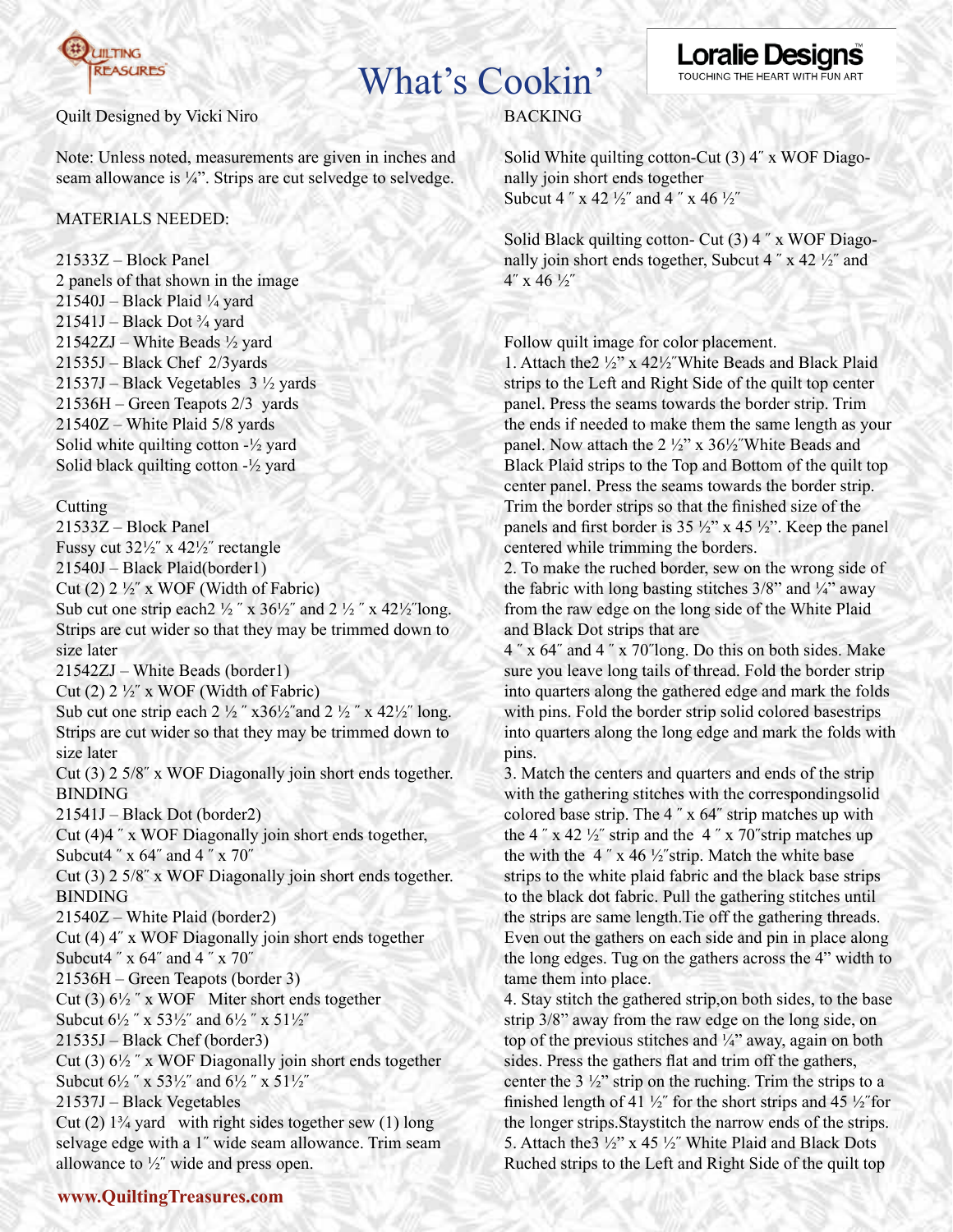

# What's Cookin'

center. Press the seams towards the first border. Now attach the  $3\frac{1}{2}$ " x 41  $\frac{1}{2}$ " White Beads and Black Plaid strips to the Top and Bottom of the quilt top center. Press the seams towards the first border.

6. Attach the  $6\frac{1}{2}$  " x  $51\frac{1}{2}$ " Green Teapots and Black Chef strips to the Left and Right Side of the quilt top center. Press the seams towards the border strip you just attached. Now attach the  $6\frac{1}{2}$ " x  $53\frac{1}{2}$ " Green Teapots and Black Chef strips to the Top and Bottom of the quilt top center. Press the seams towards the border stripyou just attached.

Layer, Machine Quilt using your favorite method. Trim in preparation for the binding.

Attaching the Binding

1. Fold the binding in half and finger press. Pin the layers together.

2. With the quilt laid out in front of you, facing up, as shown in the finished image, mark the top left corner and the bottom right corner of the layered quilt with a line that is 45\* from the raw edges. Make sure that you use a marking tool that is easily erasable. Figure 1.



3. Measure 2 sides of the quilt and add 6˝, this is the length of binding that you will need. Repeat for the second color.

4. Starting with the black binding, leave a binding tail of at least 4˝andpin the binding in place on the bottom and the left side of the quilt.Make a traditional mitered binding corner at the bottom left corner. Turn back the tails along the 45\* line that you drew in figure 1. Press this fold with your fingers.

Figure 2.



5.Unfold the binding tails and use a marking too to trace over the crease line. Start on the crease line you made, sew 3/8" from the raw edge. Startingat the bottom right corner, sew with small stitches to begin and increase the length after  $\frac{1}{4}$ . Leave long thread tails. Sew to the traditional mitered border at the lower left corner, back stitch. Then continue from the mitered border at the lower left corner to the top left corner of the quilt. Stop at the crease. Shorten your stitches ¼" before you get to the crease. Again, leave long thread tails. Tie the thread tails at both ends and trim. Figure 3.

**Loralie Desig** 

TOUCHING THE HEART WITH FUN ART

Figure 3

6.Fold the black binding tails back along the 45\* line again. Pin in place.

Figure 4.



7. Now attach the white binding.Leave a binding tail of at least 4˝, pin the binding in place on the top and the right side of the quilt.Make a traditional mitered binding corner at the upper right corner. Turn back the tails along the 45\* line that you drew in figure 1. Press this fold with your fingers.Figure 2.

8. Unfold the tails and use a marking tool to trace over the crease line. Start sewing on the crease line, 3/8" from the raw edge. Starting at top left corner, sew with small stitches to begin and increase the length after  $\frac{1}{4}$ . Leave long thread tails. Sew to the traditional mitered border at the upper right corner, back stitch. Then continue from the mitered border at the upper right corner to the bottom right corner of the quilt. Stop at the crease. Shorten your stitches ¼" before you get to the crease. Again, leave long thread tails. Tie the thread tails at both ends and trim.